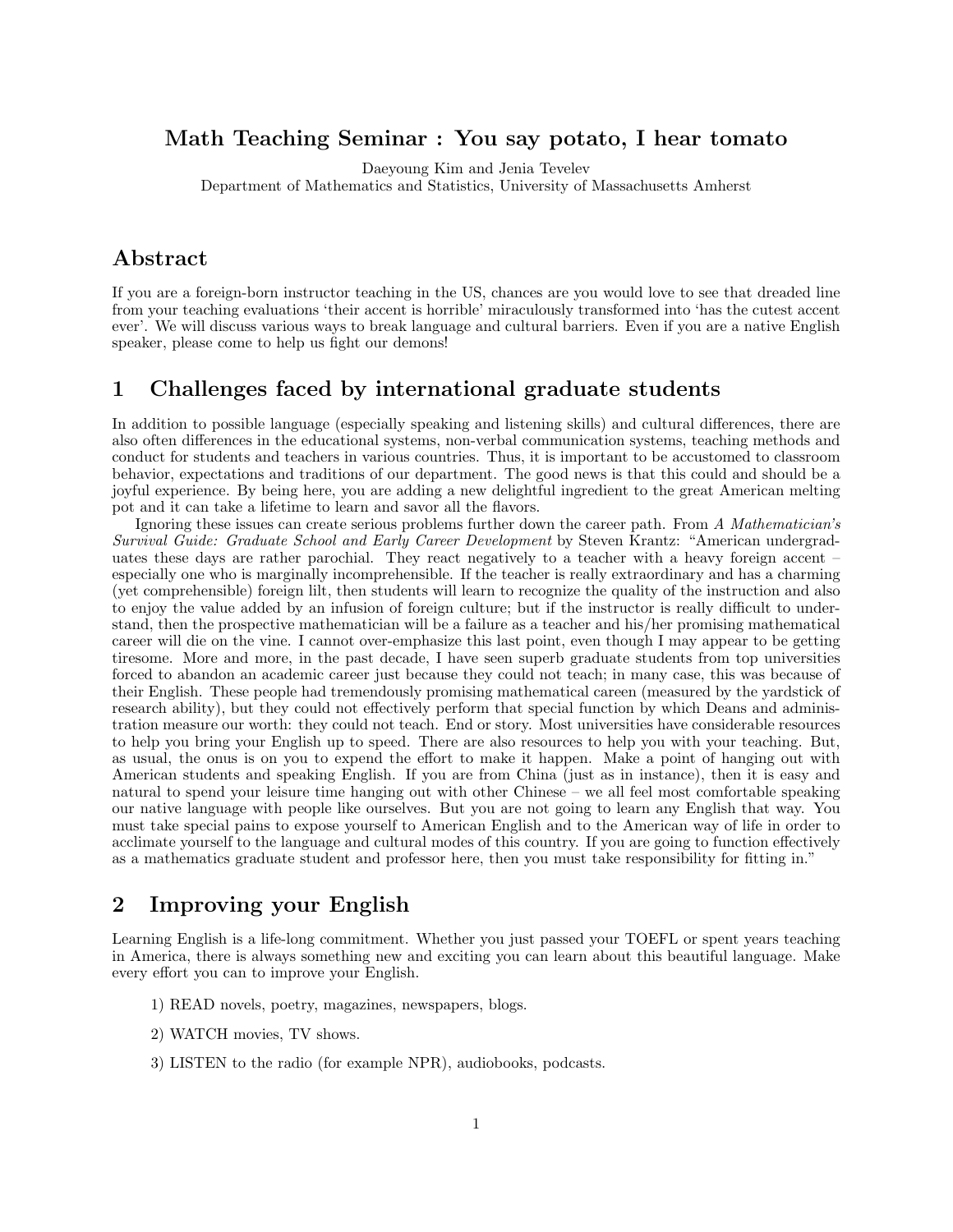- 4) CHECK the dictionary for the pronunciation of key words, and practice them.
- 5) TALK to other people (yes, we know it's a hard thing to do for a math geek...)
- 6) WRITE a diary, lecture notes, handouts.

If you feel really insecure about your English, don't be afraid to ask for help. There are all sorts of resources available to UMass graduate students, including English as a Second Language classes. Jones Library in Amherst has a fantastic ESL program run by volunteer tutors, see http://joneslibrary.org/274/Learn-English

#### 3 Tips for international TAs and instructors

- Good preparation and practice are the best and most important confidence builders. Have a thorough knowledge of your subject matter and how to explain it in a clear, coherent and well-organized way.
	- 1) KNOW what material is to be covered. Have a detailed plan of every class.
	- 2) REHEARSE your presentations aloud. Know roughly how long the material will take to cover.
	- 3) COMMUNICATE with your students.
- Be particularly careful about your pronunciation, enunciation and rapidity of speech.
	- 1) SLOW DOWN Especially when you are introducing a technical term or complex concept.
	- 2) SPEAK loudly and clearly.
	- 3) RECORD yourself once in a while.
	- 4) ASK your American friends for help with improving your accent.
- Take full advantage of the blackboard (or use PowerPoint).
	- 1) WRITE all key words, technical or complex terms, definitions, statements.
	- 2) DRAW a simple picture, map, or diagram of what you are talking about.
	- 3) USE handouts.
- Become an actor!
	- Be aware of your posture and body movements, make eye contact, smile, and gesture.

- Be creative. Students prefer teachers who make their classes interesting by using relevant and thoughtprovoking examples, along with visual aids.

- Don't be afraid to make jokes and references to your culture or American pop culture.
- Be patient. It is important to show how a formula or an equation work. If the students don't understand the first time, show them again, and again, and AGAIN.
- Be the kind of teacher you enjoyed as a student
	- friendly, helpful, honest and understanding;
	- consistent, confident and compassionate.
	- Treat your students with respect.
	- Admit when you are uncertain and demonstrate an openness and willingness to learn from others.

- Ask your students for feedback. Stop regularly to ask the students if they need another example or have further questions. Give them ample time to think your question over.

- Learn your students' names and how to pronounce them as quickly as possible